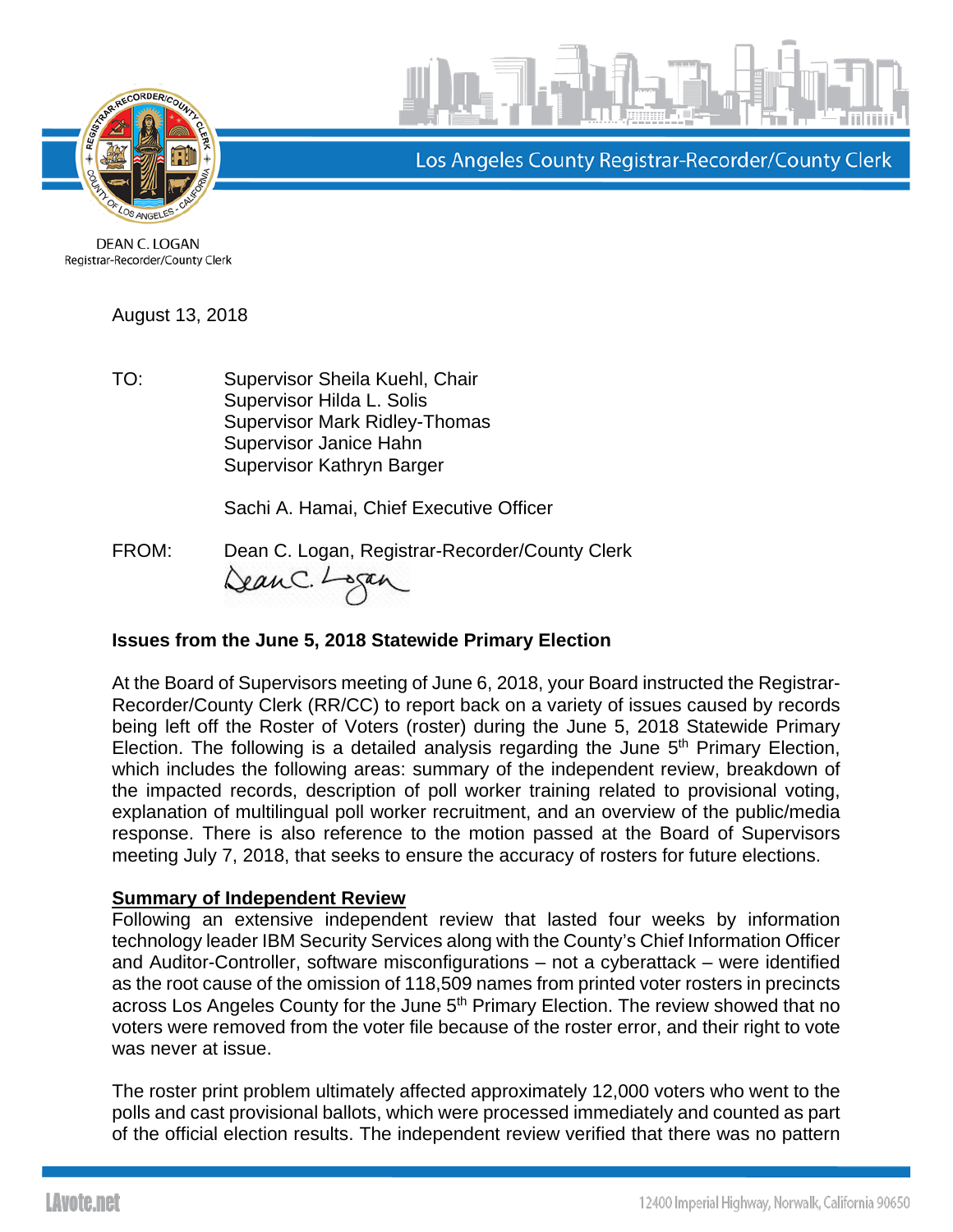Board of Supervisors August 13, 2018 Page 2

of voters being excluded from the printed roster due to demographic characteristics or geographic boundaries. In its investigation of the omissions, IBM found that formatting changes in the statewide voter database made it incompatible with the software the County uses to generate the printed lists for polling places. According to IBM, the County's Voter Information Management System application had not been updated to process this state format change, so the system generated voter records with empty spaces for the birthdates of 118,509 voters.

Since the birthdates were missing, the County's system incorrectly classified these voters as "underage" and left them off the printed precinct rosters. IBM ran multiple simulations to determine what happened. It found that the incompatible State database was initially used to develop a voter roster file for printing. That initial export was stopped after 118,509 records were processed with empty birthdate fields. Then a second export was started, using the County's own voter database. That export generated correct voter information. However, the system did not clear the erroneous data from the first export. As a result, the incorrect data was merged with correct data, leading to the error in printing the rosters.

In its review, IBM also investigated a 21-minute outage of the County's voter information website, LAVote.net, on the evening of the election after the polls had closed. Once again, it found no evidence of a cyberattack, and attributed the outage to heavy demand on the website.

IBM recommended that the County undertake a series of corrective actions. Our office has already begun to put in place measures to ensure that voter rosters are correctly printed for the General Election on November 6, 2018 and to address website stability and capacity.

## **Breakdown of Provisional Ballots**

The following is an estimated breakdown of total universe of voter records\* by Supervisorial District that were omitted from the precinct rosters on Election Day:

| District 1 | 26039 |
|------------|-------|
| District 2 | 25553 |
| District 3 | 5214  |
| District 4 | 21263 |
| District 5 | 40440 |

\*Includes active, inactive and Vote by Mail voters (see further information below)

To reiterate, no voters were ever removed from voting rolls and their right to vote was never at issue. The estimated 118,509 voter records that were omitted from precinct voter rosters on June 5<sup>th</sup> refers to the universe of potential voters, including active and inactive records.

Of that number, approximately 92,653 were identified as active voters, and 38,182 of the active voters were identified as Vote by Mail voters who received their election materials in the mail.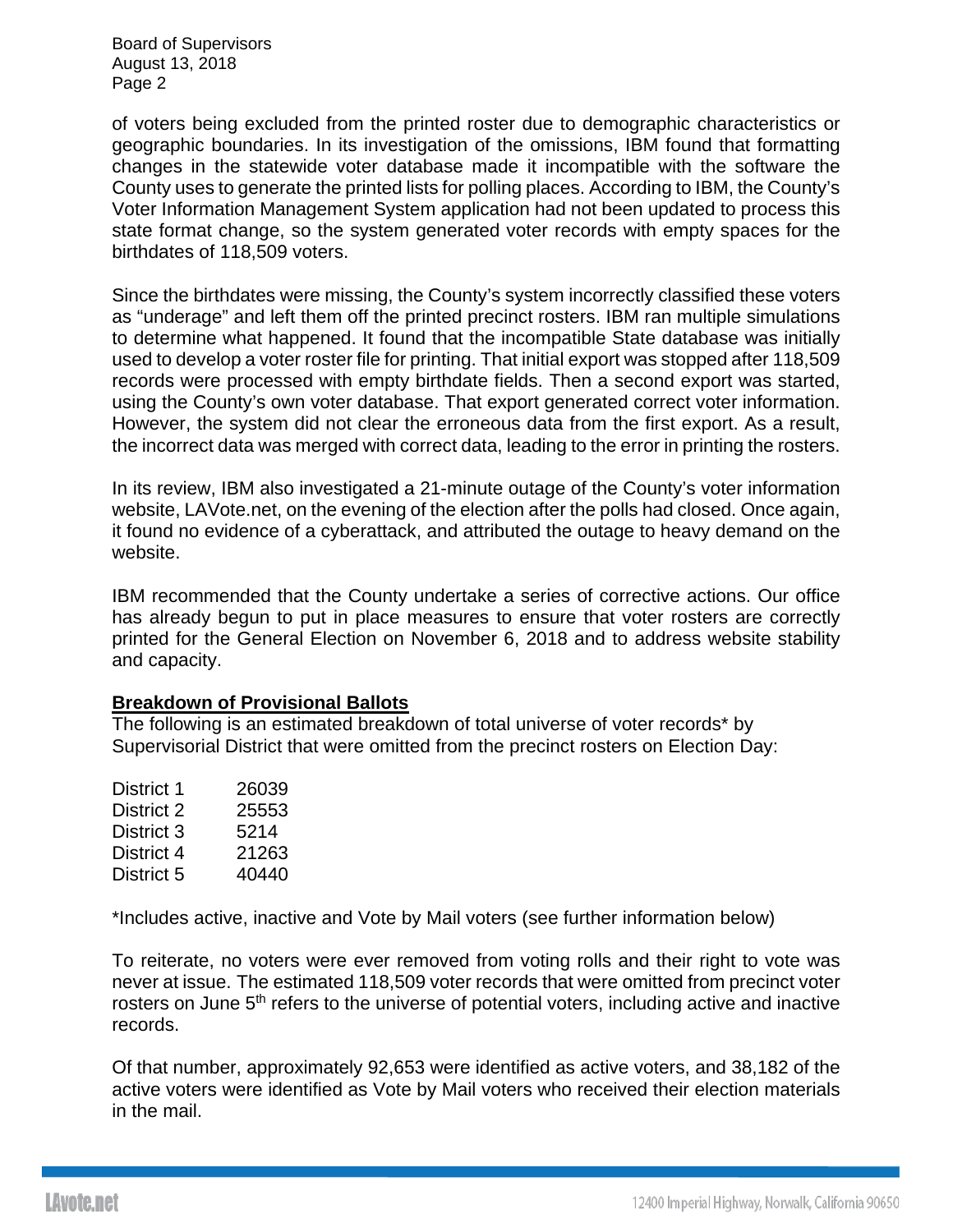Board of Supervisors August 13, 2018 Page 3

That left an estimated 54,471 active voters who could potentially vote at the polls on Election Day. Of this number, approximately 12,000 cast their vote with a provisional ballot because they were not listed on the polling place rosters.

## **Training on Provisional Processing**

Extensive effort is always made to provide contextual and practical training for poll workers about assisting voters. Overall, it is important for poll workers to understand why the provisional voting process exists and how it is a benefit that protects voters' rights. The topic is introduced during all poll worker training classes by first reviewing the purpose for provisional voting:

*"As described by the CA Secretary of State, Provisional Voting ensures that no properly registered voter is denied his or her right to cast a ballot if that voter's name is not on the roster of voters due to clerical, processing, computer, or other error.*

*Also, it allows the Registrar-Recorder/County Clerk (RR/CC) the ability to verify that no voter votes twice, either intentionally or inadvertently, in each election."*

In addition to the above orientation, poll worker training staff explain that provisional ballots are required, by law, to be verified. Verification, including checking the voter's signature to their official voter record, occurs during the post-election canvass. Once eligibility is determined, the ballot is processed and counted.

Training materials identify the three reasons why a voter would require a provisional ballot: (a) name not found in the roster of voters; (b) the roster of voters indicates the voter requested a vote-by-mail (VBM) ballot, but the voter does not have his or her VBM ballot to surrender; and, though less common, (c) the voter's status is listed as "new," which requires a form of identification to be provided, but the voter is not able to present identification.

As well as contextual information, training staff walk through a step-by-step processing of voters who require provisional assistance. Furthermore, poll workers are led through an in-class, hands-on exercise covering how to provide provisional voter assistance.

Along with in-person training, Inspectors are required to complete an online module that reviews themes and processing for provisional voters. The online training supplements the classroom-style training and is designed to reinforce training on important Election Day processes, such as provisional voting.

## **Bilingual / Multilingual Poll Worker Recruitment and Polling Place Material**

To identify bilingual poll worker needs, data is retrieved and analyzed from many sources including census, voter registration data with respect to voters who self-selected a language preference, survey information based on voters' surnames, community-based organization requests and election day voter requests. This data creates the Department's "targeting system" and combines with precinct information to arrive at a tangible number of poll workers who provide language assistance.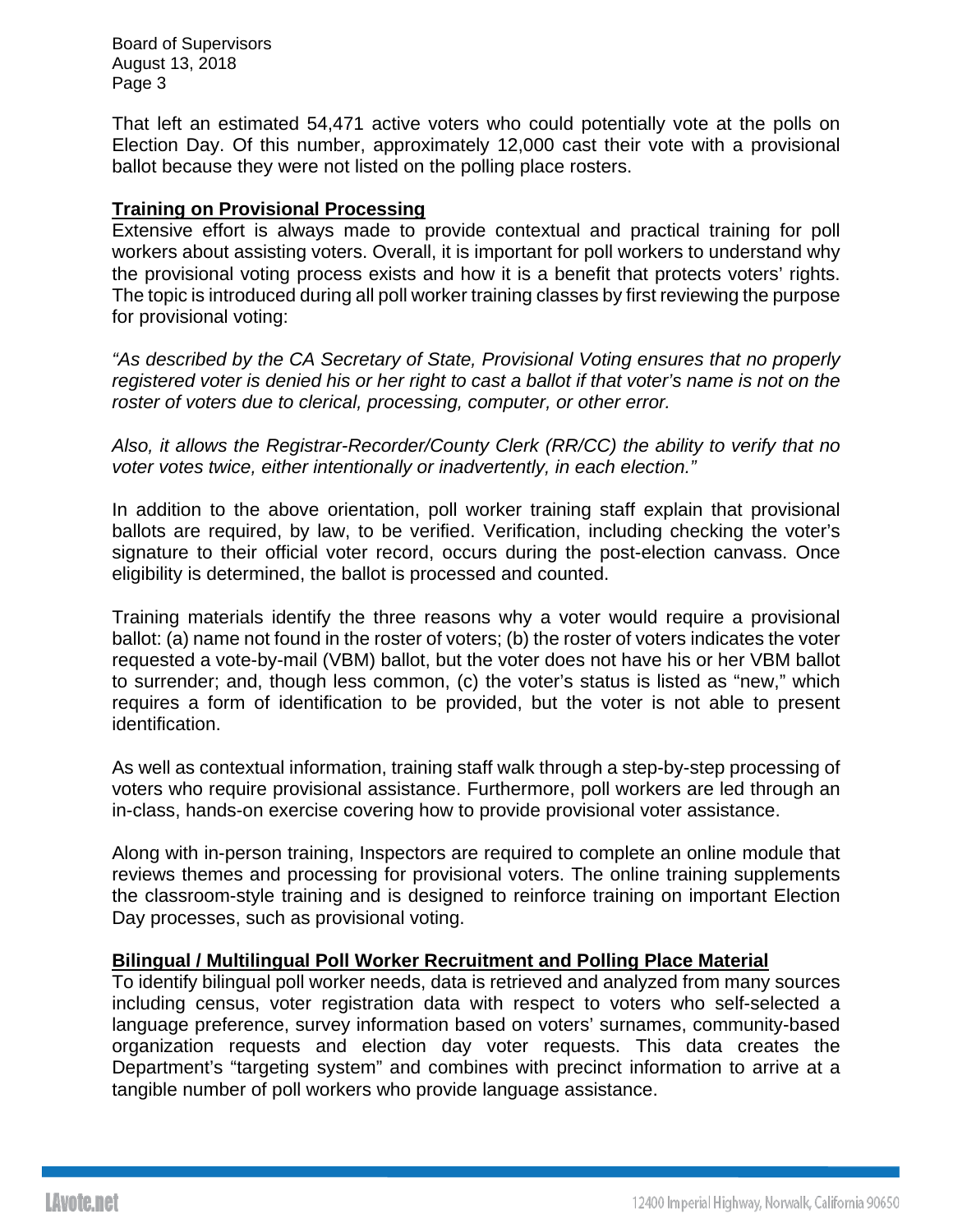Board of Supervisors August 13, 2018 Page 4

All polling places in Los Angeles County are assigned one or more poll workers who can assist voters in Spanish. Bilingual poll worker assistance in other required languages are distributed to a varying number of precincts based the "targeting system" data.

Additionally, information on multilingual materials is available at all polling locations. This includes reference to bilingual provisional materials available in each required language at all polling locations.

## **Public and Media Response**

On Election Day, when the Department determined there was a systemic issue with the rosters, we were focused on providing messaging that reminded voters that if they were not listed in the roster, they should vote a provisional ballot and that ballot would be counted (Attachment 1).

We immediately notified poll workers via automated phone messaging to ensure they were giving voters the option to vote provisionally. Later in the day when we had more information, we worked with CEO Countywide Communications to increase visibility on the issue (Attachment 2) and were in contact broadly with media, including Spanishlanguage media, and actively on social media where we immediately notified voters not to be alarmed and to ask for a provisional ballot (Attachment 3).

Attached you will find the joint graphic and post we distributed among the County departments and our media channels to alert the public both in English and Spanish. We also utilized live on-air interview opportunities through media outlets stationed at our headquarters to amplify this messaging, focusing on updating news media outlets both in television and radio as well as print in real time. We contacted various media outlets who covered the incident and reminded voters of their options at the polling sites.

In the days that followed the election, we identified the voters who were impacted and connected with them via e-mail, automated phone messaging, and letters in the mail (Attachment 4). They were also sent out a physical postcard informing them that their ballot was counted; this postcard is sent after every election to all provisional voters whose votes are counted once the election is certified.

### **Conclusion**

The Department takes its mission to provide election services to voters of the County of Los Angeles very seriously. Our voters must be confident in the electoral process and issues like this can have a negative impact on that confidence. Our Department has already established new processes to ensure that an incident like this is never repeated. We have begun reviewing and will be implementing the recommendations from the independent IBM Security report per the board motion by Supervisors Janice Hahn and Sheila Kuehl on August 7, 2018. Our office will report back to the Board in 30 days on this motion.

### **Attachments**

c: Celia Zavala, Acting Executive Officer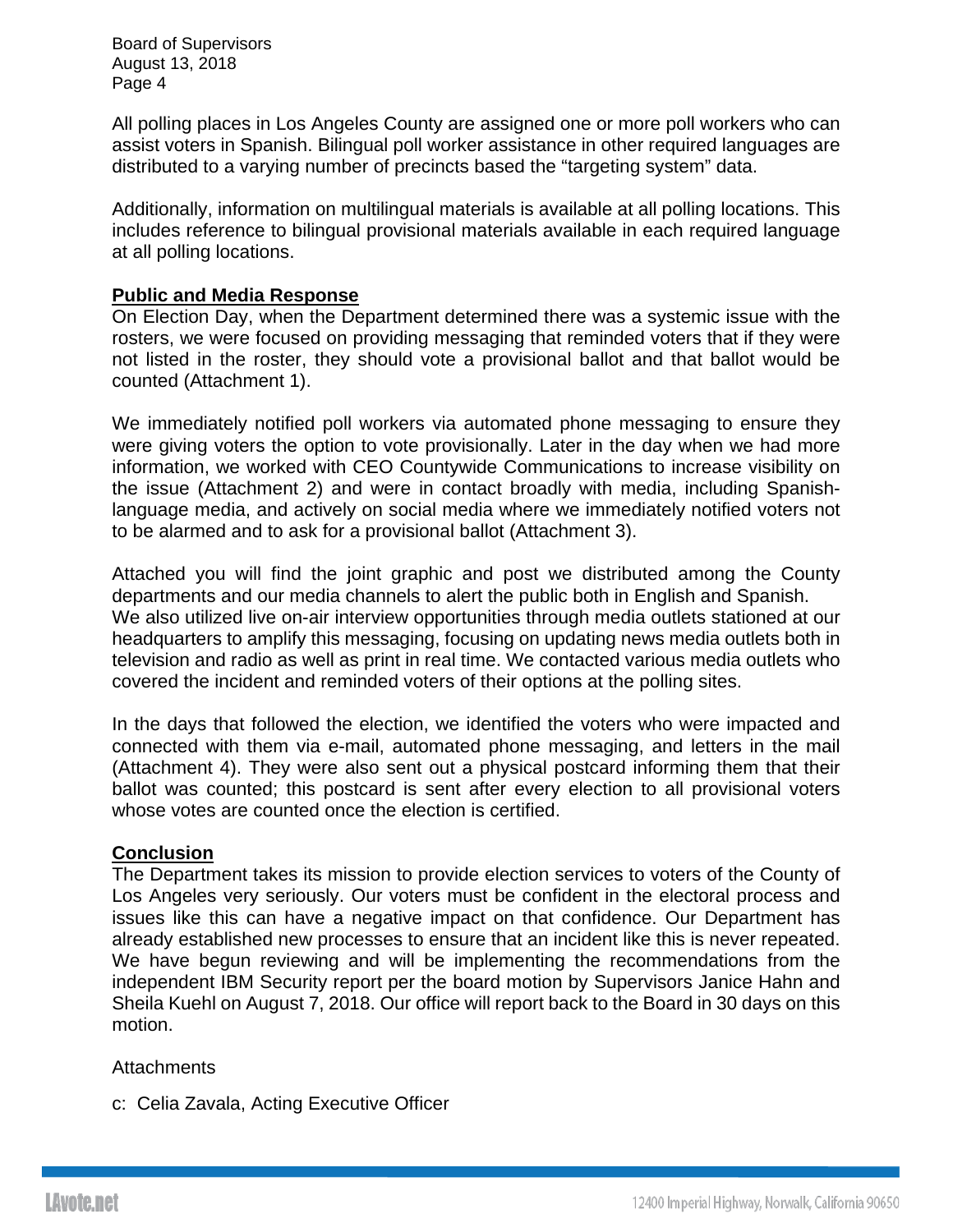

**Important Election Day Information: If your** name does not appear on the roster at your polling place today, do not be alarmed. You will be given a provisional ballot to be able to cast your vote. #ProvisionalBallots are processed and counted in the election returns. #LAVOTES

12:19 PM - 5 Jun 2018

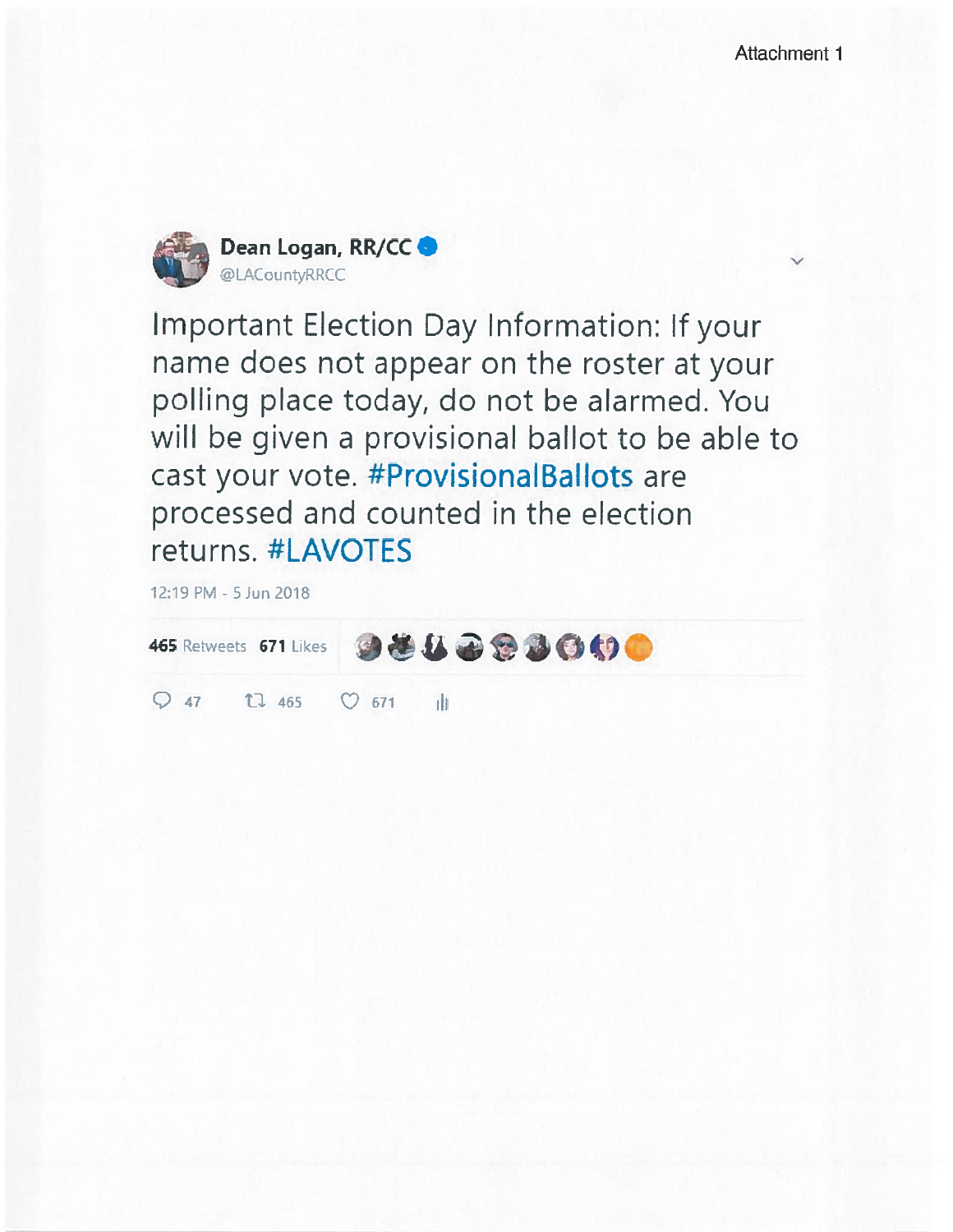





Important Election Day Information: If your name does not appear on the roster at your polling place today, do not be alarmed. You will be given a provisional ballot and your vote will count #LAVotes

# **IMPORTANT:**

**Some Los Angeles County polling** places have incomplete voter rosters today because of a printing error. But don't worry-you can still vote and it will be counted!

> **Request a provisional ballot if your** name is not on the list. It's your right.



Your provisional ballot will be counted once your registration is verified.



3:24 PM - 5 Jun 2018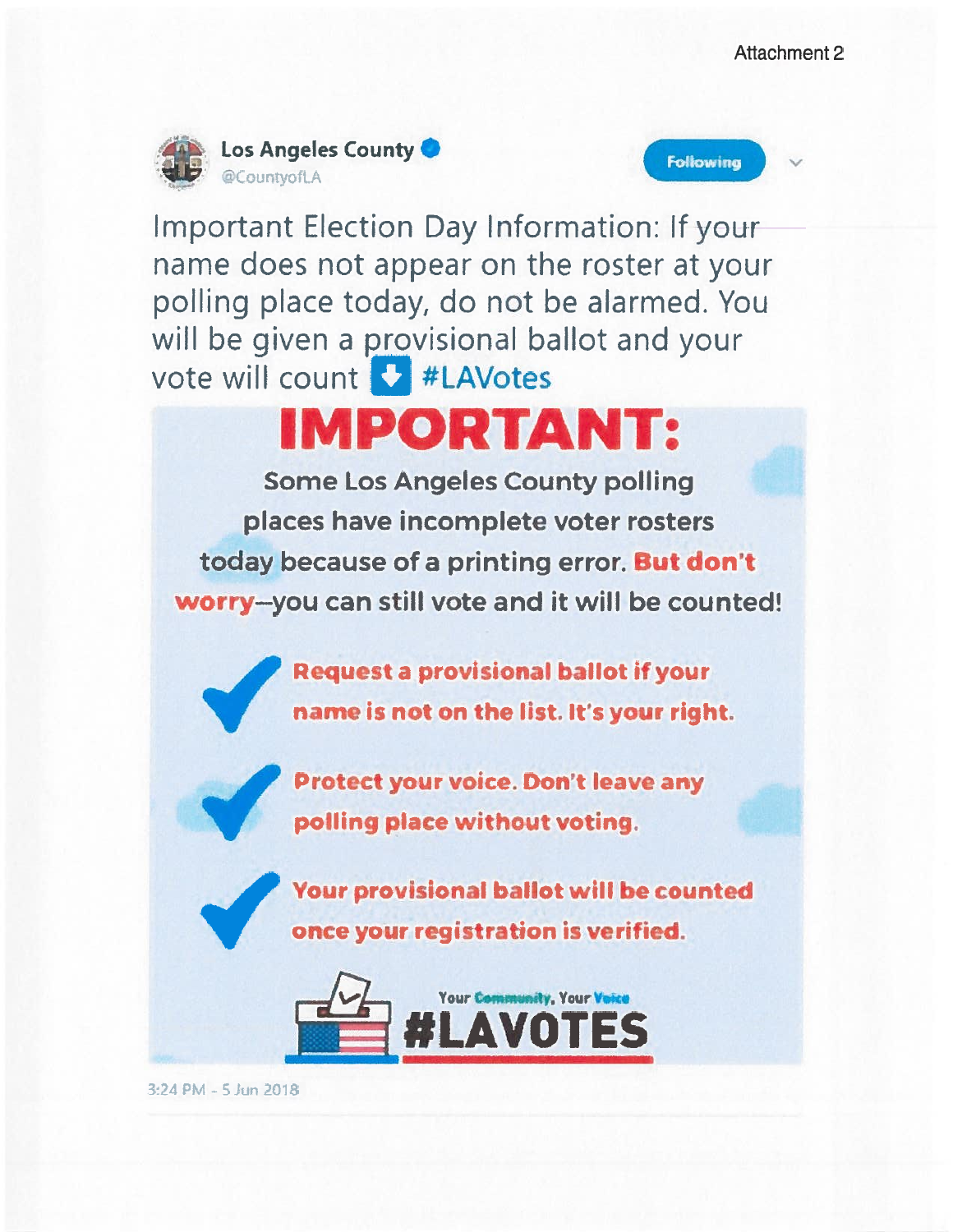

Los Angeles County Registrar-Recorder/County Clerk

**Attachment 3** 

**DEAN C. LOGAN** Registrar-Recorder/County Clerk

## **NEWS RELEASE**

**FOR IMMEDIATE RELEASE** June 5, 2018

**Contact** Brenda Duran: (562) 462-2726 Media & Communications: (562) 462-2648 bduran@rrcc.lacounty.gov mediainfo@rrcc.lacounty.gov

#### **Election Day Polling Locations Affected By Roster Printing Issue**

LOS ANGELES - Despite a printing error affecting voting rosters at several Los Angeles County polling places, Registrar-Recorder/County Clerk Dean C. Logan emphasized that all registered voters can cast provisional ballots even if their names do not appear on the list.

A total of 1,530 precincts of the County's 4,357 voting locations were affected in some way, with a total of 118.522 voters' names omitted.

"Our office is committed to ensuring every voter has a positive voting experience on Election Day," Logan said. "We apologize for the inconvenience and concern this has caused. Voters should be assured their vote will be counted."

Our office is working to determine the root cause of the problem, which arose when some data was not included in the printed lists.

Meanwhile, poll workers at all locations have been instructed to make sure that every voter whose name does not appear on the roster is issued a provisional ballot, and to inform the voters that their ballot will be counted.

Provisional ballots are counted in the election returns once their registration is confirmed. Past election records show that on average 85-90 percent of provisional ballots are determined to be valid and counted.

The mission of the Registrar-Recorder/County Clerk is to serve Los Angeles County by providing essential records management and election services in a fair, accessible and transparent manner. For more information, visit lavote.net and follow us on Twitter @LACountyRRCC.